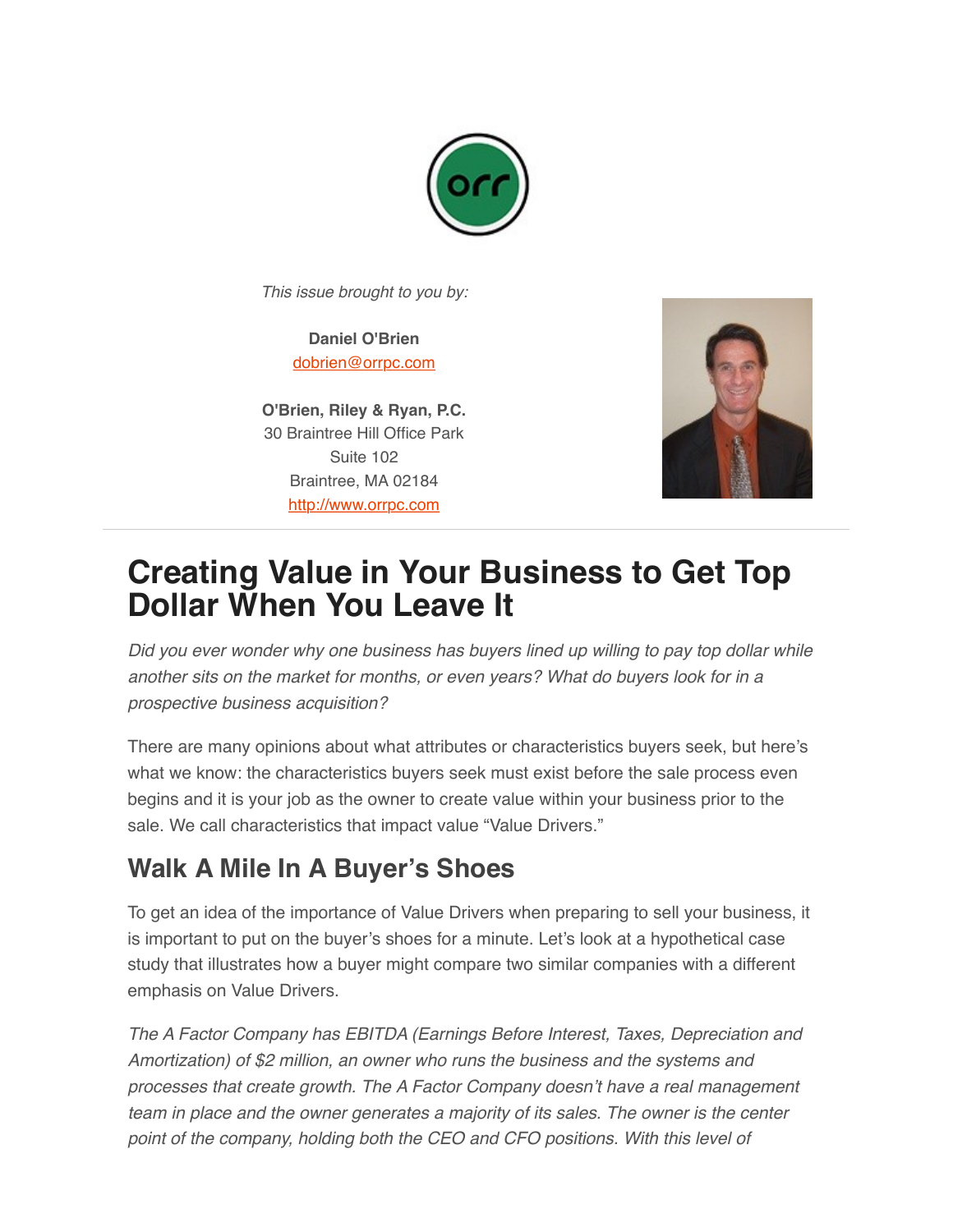*responsibility, the owner is burning out quickly.*

*In comparison, The B Factor Company also has EBITDA of \$2 million and a solid management team that runs the business, systems and processes. The management team creates efficiencies within the business and the owner vacations for six weeks a year.*

If you were a buyer comparing these two companies, which would provide a more attractive business opportunity? How much more would you pay for a business with a strong management team (one of the most important Value Drivers)? Would you even be interested in buying a business whose management team (the owner) walks out when you walk in?

Investment bankers understand that companies that lack strong Value Drivers also lack a bevy of buyers. Those buyers that do come to the table do not arrive with pockets full of cash.

Let's look at several of the more important Value Drivers common to all industries:

- **A stable and motivated management team.** If you can wait a year to sell your business, we suggest that you consider an incentive compensation system, cash or stock-based, that rewards key employees as the company performs (usually measured by increases in pre-tax income). Sophisticated buyers know that with a solid management team in place, prospects are good for continued business success. Without a strong management team, it may be very difficult to sell your business to a third party or transfer it to an insider.
- **Operating systems that improve sustainability of cash flows.** Operating systems include the computerized and manual procedures used in the business to generate its revenue and control expenses, (i.e. create cash flow), as well as the methods used to track how customers are identified and how products or services are delivered. The establishment and documentation of standard business procedures and systems demonstrate to a buyer that the business can be maintained profitably after the sale.
- **A solid, diversified customer base.** Buyers typically look for a customer base in which no single client accounts for more than 10 percent of total sales. A diversified customer base helps insulate a company from the loss of any single customer. If the majority of your customer base is made up of only one or two good customers, consider reinvesting your profits into additional capacity that will make developing a broader customer base possible.
- **A realistic growth strategy.** Buyers tend to pay premium prices for companies with realistic strategies for growth. Even if you expect to retire tomorrow, it makes sense to have a written plan describing future growth and how that growth will be achieved based on industry dynamics, increased demand for the company's products, new product lines, market plans, growth through acquisition, and expansion through augmenting territory, product lines, manufacturing capacity, etc. It is this detailed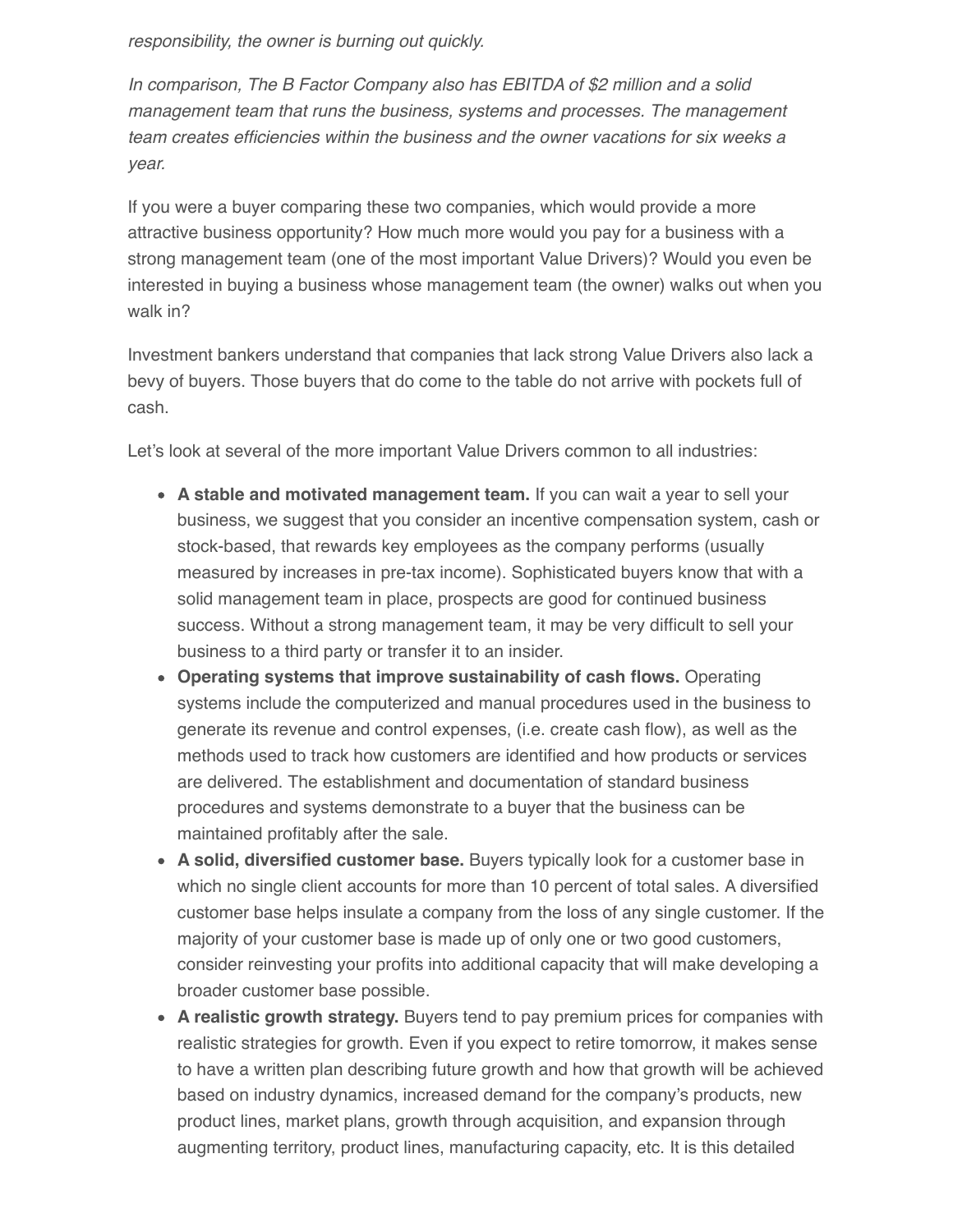growth plan, properly communicated, that helps to attract buyers.

- **Effective financial controls.** Financial controls are not only a critical element of business management, but they also safeguard a company's assets. Effective financial controls support the claim that a company is consistently profitable. The best way to document that your company has effective financial controls and that its historical financial statements are correct is through a certified audit or perhaps a verified financial statement by an established CPA firm.
- **Stable and improving cash flow.** Ultimately, all Value Drivers contribute to stable and predictable cash flow. It is important, especially in the year or so preceding the sale of the business, that cash flow be substantial and on an upswing. You can begin increasing cash flow today by simply focusing on ways to operate your business more efficiently by increasing productivity and decreasing costs.

You can install these Value Drivers and better position your company to secure a premium price upon your exit with the help of a trained Exit Planning Advisor.

In future articles, we will look at the most common Value Drivers in more detail. If you have any questions about increasing the value of your business prior to your exit, please contact us to discuss your particular situation. We can help you identify and strengthen the current Value Drivers in your business, install additional Value Drivers, and create a road map to meet your overall exit objectives. We also have additional resources that explain Value Drivers in more detail and help you apply these concepts to your business.

*The information contained in this article is general in nature and is not legal, tax or financial advice. For information regarding your particular situation, contact an attorney or a tax or financial advisor. The information in this newsletter is provided with the understanding that it does not render legal, accounting, tax or financial advice. In specific cases, clients should consult their legal, accounting, tax or financial advisor. This article is not intended to give advice or to represent our firm as being qualified to give advice in all areas of professional services. Exit Planning is a discipline that typically requires the collaboration of multiple professional advisors. To the extent that our firm does not have the expertise required on a particular matter, we will always work closely with you to help you gain access to the resources and professional advice that you need.*

*This is an opt-in newsletter published by Business Enterprise Institute, Inc., and presented to you by our firm. We appreciate your interest.*

*The example provided is hypothetical and for illustrative purposes only. It includes fictitious names and does not represent any particular person or entity.*

Please contact Dan O'Brien for a free one hour consultation on your exit planning needs Our new address is: 30 Braintree Hill Office Park